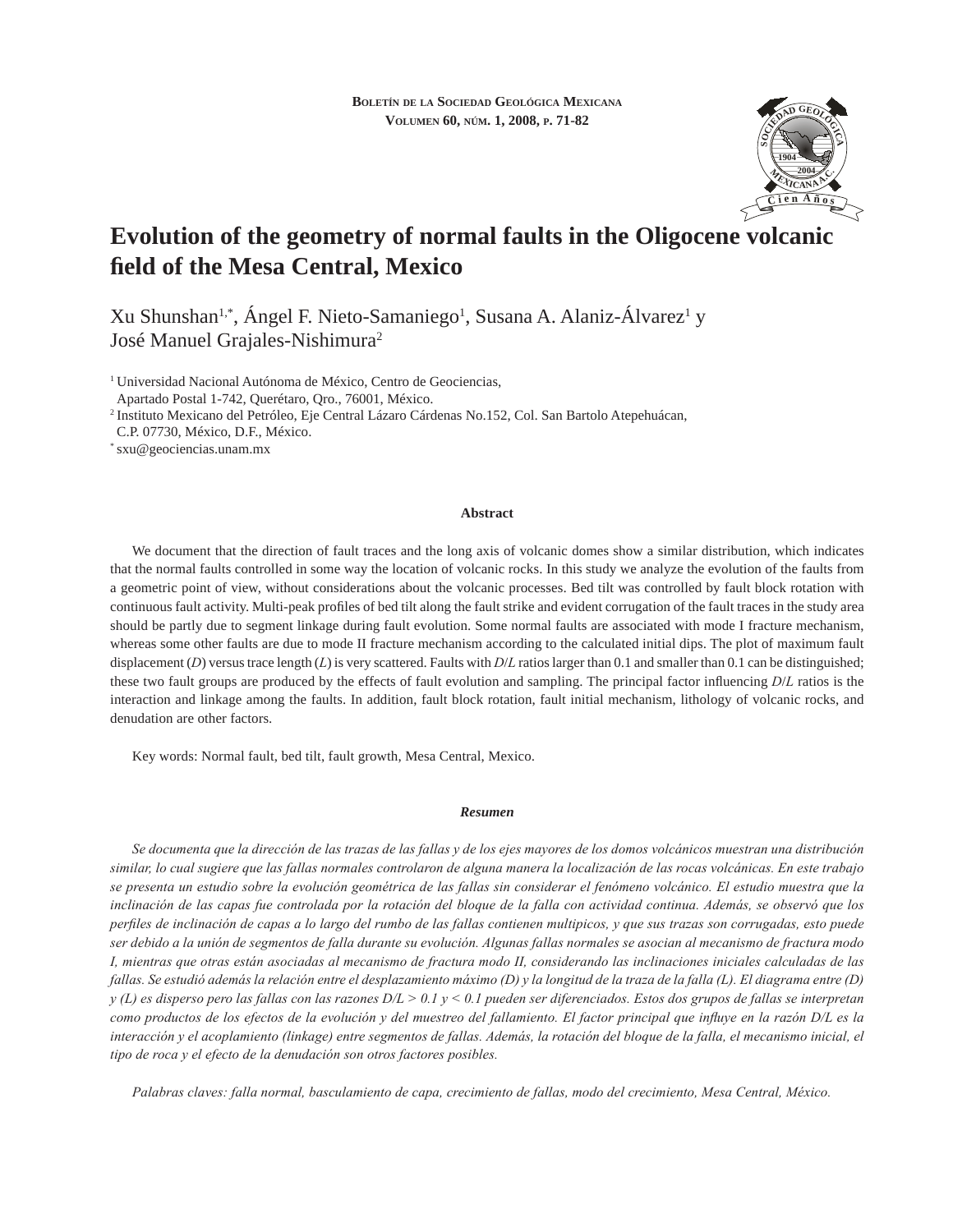#### **1. Introduction**

Volcanic vent alignments commonly appear within volcanic fields and have been interpreted as indicators of the local stress field (Alaniz-Álvarez et al., 1999, 2002a). The alignments are perpendicular to the minimum principal compressive stress, and then must be parallel to traces of normal faults. If the displacement on faults and emplacement of volcanic rocks are coeval, it is expected that rollover pattern is formed in the hanging-wall (Childs *et al.*, 2003). These structures can be observed in the field.

In general, the orientation of crustal shear produced by faulting is unknown and depends on the orientation, location and number of individual faults. The amount of horizontal stretching calculated from faults depends on what shear orientation was assumed (White *et al.*, 1986). Additional complications are introduced by the amount of horizontal strain accommodated by ductile deformation of beds, and from the volume occupied by magmas.

The shape of fault displacement profiles may depend on the material properties, the boundary conditions and the growth mechanism (*e.g.* Cowie and Scholz, 1992a, 1992b; Cowie *et al.*, 1993). The displacement distribution is also strongly affected by fault linkage, showing significant differences if it is soft-link (*e.g.* Walsh and Watterson, 1991) or hard-link (Childs *et al.*, 1995; Fossen and Hesthammer, 1997). A normal fault intersecting the free surface generally shows a complicated evolution. Walsh and Watterson (1987) proposed that syn-sedimentary faults have different growth curves in comparison with non-syn-sedimentary faults. The physical experiment carried out by Mansfield and Cartwright (2001) has shown that the faults which intersect the free surface have very irregular displacement profiles after linking.

In the southern Mesa Central, in central Mexico, a large number of normal faults developed in the Oligocene volcanic rocks. Faulting occurred in multiple phases with ages from the Oligocene, coeval with volcanic rocks emplacement, to Miocene, postdating the volcanism (Aranda-Gómez *et al.*, 2007; Nieto-Samaniego *et al.* 1999). The purpose of this work is to use that region as a case of study to: (1) analyze if the normal faults determined the location of volcanic vents; (2) analyze the relationships between maximum displacements and trace length of faults and (3) determine key parameters of the fault geometry evolution.

### **2. Geological setting**

The study area is within an elevated plateau in central Mexico located in the south of the Mesa Central (Figure 1). The elevation of southern Mesa Central is higher than 2000 m. a.s.l. and the crust thickness in this region is about 32 km (Nieto-Samaniego *et al.*, 2005). The outcrops of the oldest rocks in the southern Mesa Central are Triassic marine rocks, which are overlain by marine Mesozoic strata. Most part of the study region is covered by continental Cenozoic sedimentary and volcanic rocks. There is an angular unconformity between the Mesozoic and Cenozoic sequences. The bottom of the Cenozoic sequence consists of conglomerate, andesite and rhyolite of Paleocene-Eocene age. Oligocene rocks consist of topaz-bearing rhyolites and ignimbrites forming an extensive cover with a peak of volcanism at 30 Ma and minor activity at 27- 25 Ma. The uppermost part of the Cenozoic sequence is Pliocene-Pleistocene alkaline basalt (Nieto-Samaniego *et al.*, 2005).

There are three major normal fault systems in the study area (Figure 1). The first one is El Bajío fault system which is located in the southern boundary of the Mesa Central. This fault set consists of two segments. The eastern segment trends near East-West and has a minimum throw of 350 m. The second segment shows a NW-SE strike, forms the SW edge of the Sierra de Guanajuato having in that zone a maximum displacement of 1200 m. The peak activity of El Bajío Fault was between the Oligocene and the middle Miocene (Quintero-Legorreta, 1992, Nieto-Samaniego *et al.*, 2005). The second major fault system is the ~N-S trending Taxco-San Miguel de Allende fault system. This fault system bounds the Mesa Central to the East and was active during the Oligocene and Miocene, with a throw of 450 m, measured in San Miguel de Allende (Alaniz-Álvarez *et al.*, 2002b). The third major fault system is the San Luis-Tepehuanes fault that trends NW-SE crossing the Mesa Central. This fault system was active during Eocene to Quaternary and is still active in Durango region (Barajas-Gea, 2008). There are many smaller normal faults in the study area that forms a rhombohedral pattern in map view (Barajas-Gea, 2008; (Nieto-Samaniego *et al.*, 2005).

We selected the Sierra de San Miguelito as a detailed study area (Figure 2). The fault system in San Miguelito has been regarded as having a "domino style" because it consists of sub-parallel faults that systematically tilt the volcanic beds to the NE (Labarthe-Hernández and Jiménez-López, 1992; Xu *et al.*, 2004). On the whole individual faults have a strike direction of N20°W- S60°E and dips to the SW. The striations on the fault surfaces are observed to plunge SW (occasionally SE) with a pitch of 75˚-85˚. There are some faults with N or NE strike direction. Their main activity was dated by Nieto-Samaniego *et al.* (1999) between 30.0 and 26.8 Ma, coeval with the emission of the Cantera Ignimbrite and ended with the emplacement of the upper Panalillo Rhyolite (Labarthe-Hernández and Jiménez-López, 1992)*.* 

# **3. Relationship between faulting and bed tilt and distribution of volcanic domes**

In this section, first, we will study the change of tilts along a sampling line perpendicular to the faults and the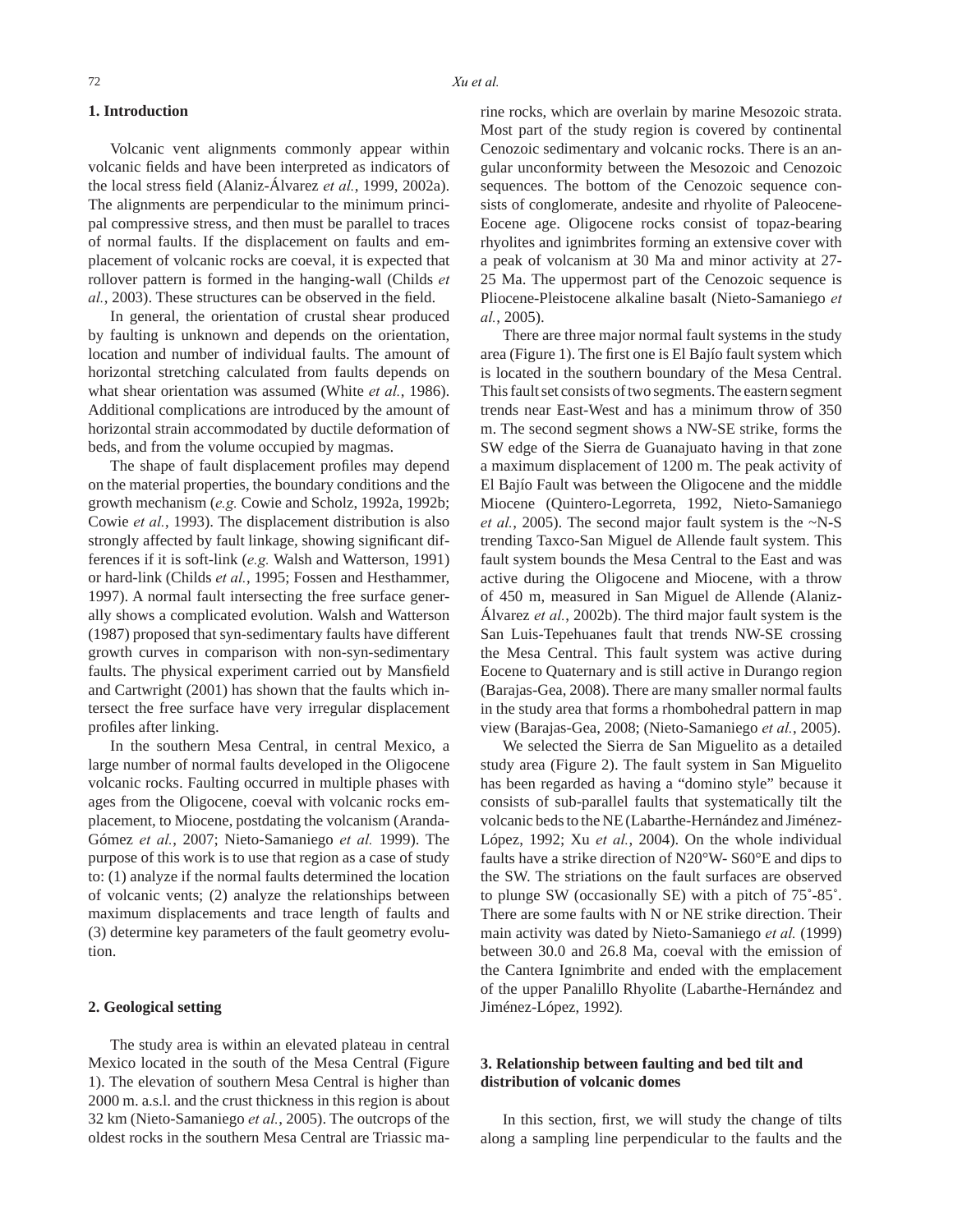

Figure 1. Structural map of the southern Mesa Central and adjacent area showing main normal faults (modified from Xu *et al.*, 2004). SSM, Sierra de San Miguelito. FB, El Bajío fault system. FTS, Taxco-San Miguel de Allende fault system. FSLT, San Luis-Tepehuanes fault system.

distribution of volcanic domes. In domino-style faulting the normal faults progressively diminish dips as the extension proceeds. As the faults rotate the stratigraphic units are also tilted. There are three main explanations for the fault tilting. One is based on the rigid body rotation model, which assumes that faults bound rigid blocks, the tilt angles of beds and faults are equal to each other and there is no internal deformation within fault blocks. The second one is based on the vertical shear model proposed by Westaway and Kusznir (1993). This model considers that the internal deformation within a block bounded by faults is due to vertical shear. The third is the oblique shear model (White *et al.*, 1986), which proposes that the internal deformation within blocks is due to arbitrary oblique shear. For the two latter cases the tilt of beds near the faults is larger than that far from the faults. In the case of the Sierra de San Miguelito, the tilting of the Panalillo Rhyolite has been studied by Xu *et al.* (2004). The results indicate the tilting of beds in the Sierra de San Miguelito is due to vertical shear or inclined shear.

An exercise in order to test that the normal faults control the location of volcanic vents, was collecting the data of volcanic domes from the maps of the southern Mesa Central published at 1:50,000 and 1:20,000 scales (e. g. Labarthe-Hernández *et al.*, 1982; Labarthe-Hernández and Jiménez-López, 1992, 1993, 1994). The distribution of volcanic domes is shown in Figure 3. A rose diagram of the larger axis of volcanic domes shows two preferred orientations (Figure 4a): N30°-50°W. Those directions are the same obtained from strikes of main faults in the studied area (Figure 4b). The coincidence of fault strikes and orientation of the long axis of volcanic domes and dome alignments, suggests that magma might migrate through the pre-existing fault zones, and then reached the surface.

## **4. Formation of the normal faults**

We observed abundant columnar joints in the study area (Xu *et al.*, 2004). These joints are sub-vertical. They should be normal faults if their dips become small due to rotation of rock body and initiate displacement. The aim of this section is to study mechanism of faulting by restoring the initial dips of faults and joints that rotated during faulting.

It has been documented that the tilt mechanism of normal faults in San Miguelito is near vertical shear (Xu *et al.*, 2004, 2005). Considering the vertical shear model of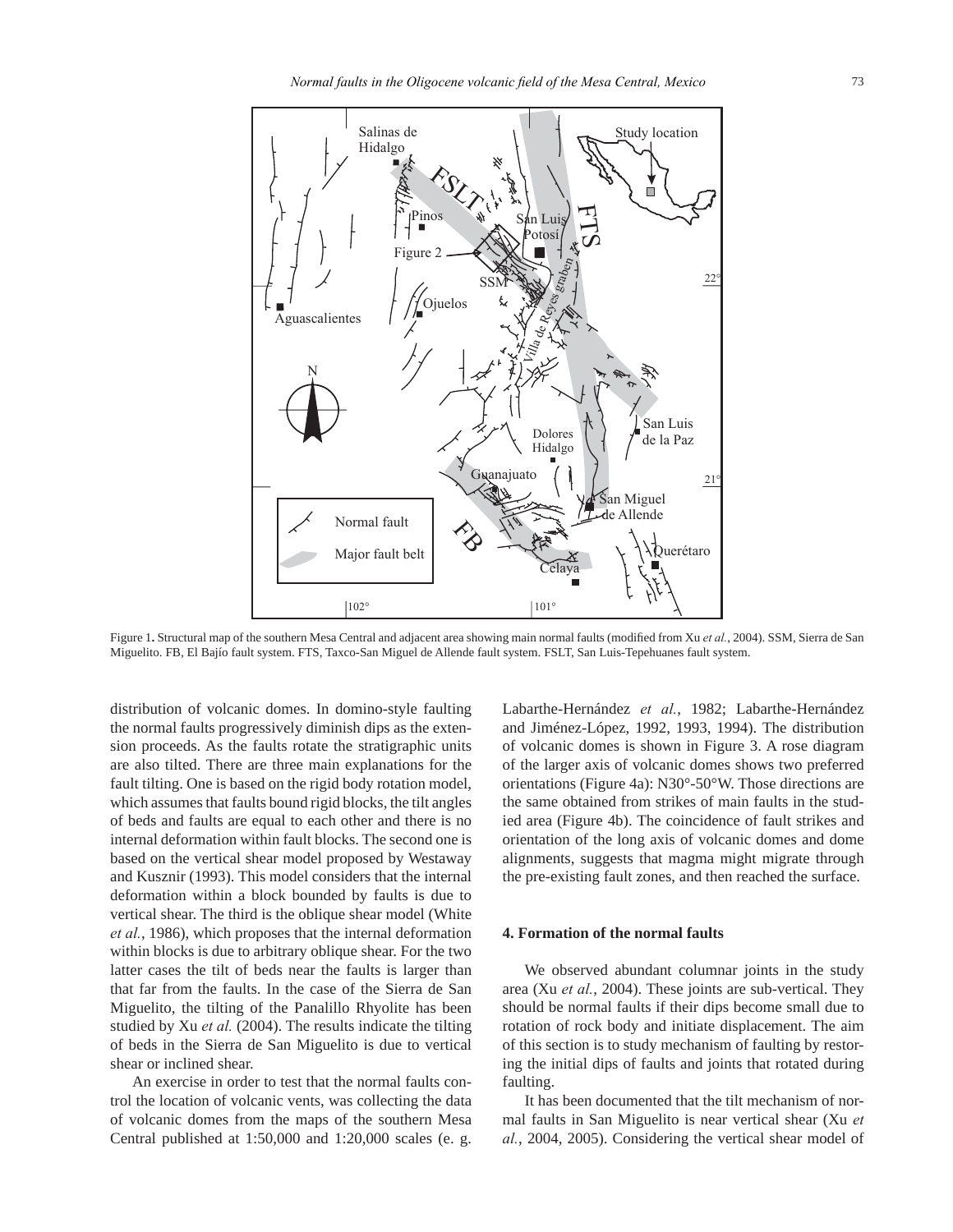



Figure 2. Geological map of the Sierra de San Miguelito. Geology was modified from Labarthe-Hernández and Jiménez-López (1992). For section A-A', only Cantera Ignimbrite is shown because this bed is used as a main marker for measuring bed tilt. Location of Figure 2 is shown in Figure1. Fault system shows domino style.

Westaway and Kusznir (1993), bed tilt (θ), present fault dip ( $\delta$ ), and the original fault dip ( $\delta$ <sub>i</sub>) are related by

$$
\tan \delta_i = \tan \theta + \tan \delta. \tag{1}
$$

The initial fault dips calculated by Eq. 1 along the section A-A' in Figure 2 are showed in Figure 5a. It can be seen that six faults (faults 1, 2, 4, 6, 8, 9) have initial dips smaller than 65° that is the expected initial dips estimated by Xu *et al.* (2004) under Andersonian principle of conjugate shears. These six faults formed under the mode II fracture mechanism (Figure 6a, b). Two faults (faults 7 and 10) have initial dips larger than 75°. These two faults can be considered as due to the mode I fracture mechanism. The initial dips of other faults range from 65° to 75°. For these faults, there are two possible explanations. First, these faults are formed when direction of  $\sigma_1$  was not vertical, but had an angle of 10-15° with vertical plane. Second, these faults can be interpreted as inherited faults. Wilkins *et al.* (2001) named this type of faults faulted joint at outcrop scale. These faults initiated as opening-model fractures (joints) with 90° of dip, the joints were subjected to shear traction due to the misalignment of the principal stress. The rock block, where joints are located, can rotate rigidly within an unchanged regional stress field. The rotation may be due to the activity of larger faults where fractures are located nearby. When these joints have dips from 65° to 75°, the joints began to slip and become faults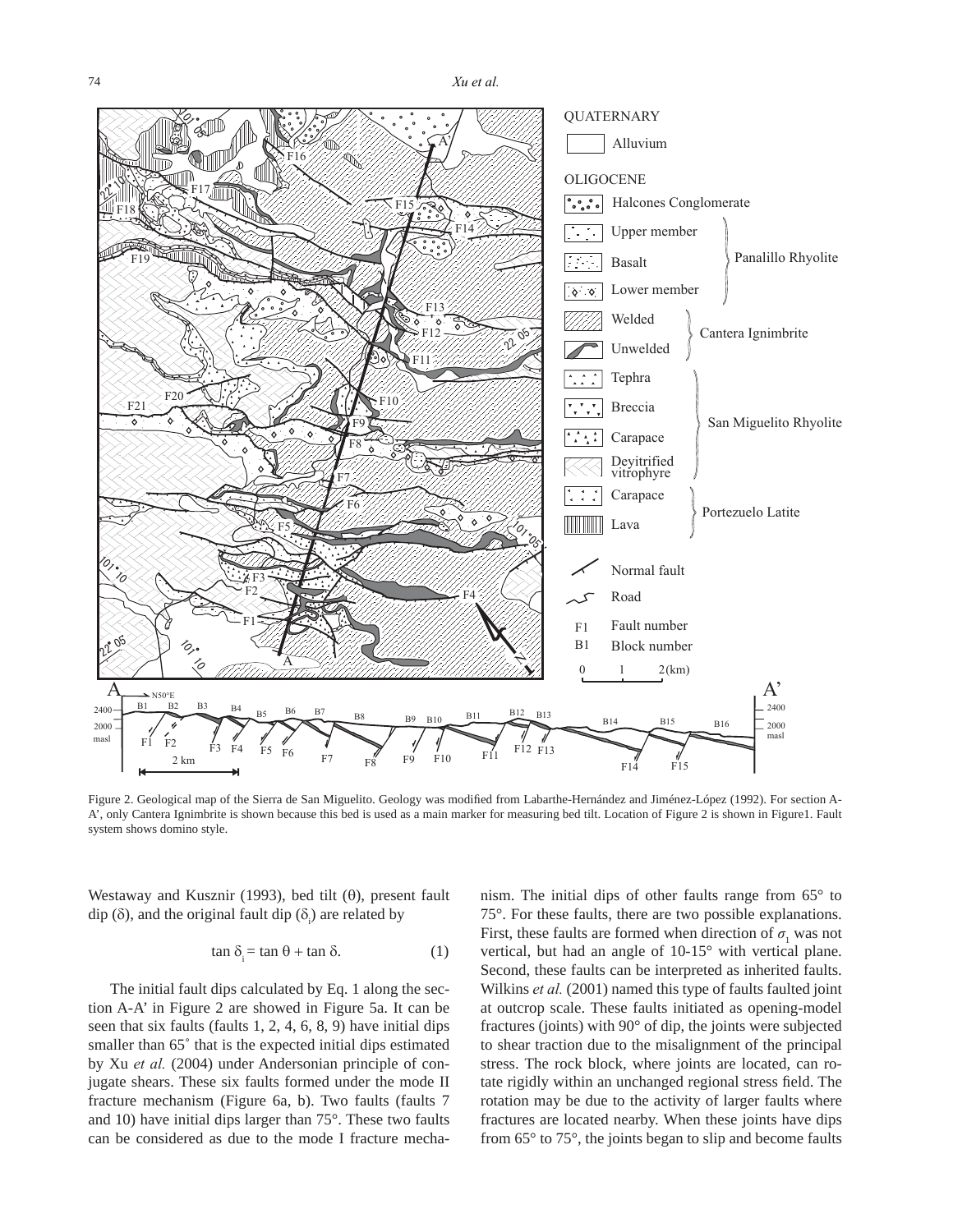

Figure 3. Map showing the locations of volcanic domes in the study area**.**  For the larger domes, the real sizes and forms are shown. For the smaller domes, the filled cycle with short line indicates locations and longaxis direction (Data from Labarthe-Hernández *et al.*, 1982; Labarthe-Hernández and Jiménez-López, 1992, 1993, 1994).

(Sneddon and Lowengrub, 1969; Wilkins *et al.*, 2001) (Figure 6c, 6d). Therefore, their initial dips calculated by equation (1) are not true initial dips, but apparent initial dips. Their true initial dips are larger than 75°.

The initial dips of fractures  $(\delta_{\alpha})$  that are synthetic to the fault and are located within a fault block can be calculated by the equation

$$
\delta_{\text{if}} = \delta_{\text{f}} + \theta \tag{2}
$$

where  $\delta_{if}$  is initial dip of fracture,  $\delta_{f}$  is measured dip of fracture.

 For antithetic fractures, their initial dips can be calculated by the following equation

$$
\delta_{\text{if}} = \delta_{\text{f}} - \theta \tag{3}
$$

These two equations are only for the fractures that formed at the same time as major block-bending faults. If the fractures formed after the fault, the calculated values of initial dip will be less than the real initial dips. The deviations cannot be estimated because detailed relative ages of fractures are unknown. We estimated the initial values  $(\delta_{if})$  for 192 fractures synthetic with the faults of the SSM (Figure 5b), most fractures have initial dips larger than 65˚, which indicates that they formed under the mode I fracture mechanism shown in Figure 6c, d. Some small faults may be derived from these original fractures as inherited faults or faulted joints according to Wilkins *et al.*. (2001).

The fractures with initial dip larger than 75° are columnar joints (Xu *et al.*, 2004). The columnar joint strikes are parallel to those of the normal faults for mode I. If the synthetic joints in a fault block rotated due to larger fault or due to change on the regional stress field, the joint dips decrease. On the other hand, if the antithetic joints in a fault block rotated due to larger fault or due to change on the regional stress field, the joint dips increase. When the joint dips reach 90°, the values will decrease again (Figure 5c, 5d ). When the joint dips become smaller, the shear stress on the joints will increase. As a result, the displacement initiates on joints and became inhered faults. Our results indicate that the columnar joints whose strikes are parallel or sub-parallel to those of the normal faults in the study area played an important role in forming normal faults. These inhered faults from joints will become larger with repeated displacement and could accommodate part of the total strain (Xu *et al.*, 2004).

#### **5. Bed tilt profi les and fault dip along fault strike**

Bed tilt and fault dip along fault strike provide important information about fault linkage, fault formation, and lithologic influence on faulting process. The bed tilt in our study area is due to continuous fault slip along dip direction (Xu *et al.*, 2004). As a result, the larger bed tilt represents a larger fault slip (Westaway and Kusznir, 1993). This feature is also documented in bed tilts of synsedimentary faults (Childs *et al.*, 2003). Therefore, the bed tilt profiles will be similar to the displacement profiles, if the faults are assumed to form after volcanism. The data of bed tilt were obtained from the Oligocene Cantera Ignimbrite, not only because they have well developed measurement markers, but also because they formed at the period of strong fault activity. The points measured are close to the fault plane to our best ability. This is important since the bed tilts vary considerably across a fault block due to the vertical shear or oblique shear (Xu *et al.*, 2004). Values from one to ten measurements data for each point are used to construct the bed tilt profiles. The error estimated is  $2-3^\circ$ , which may represent a relative error of 10-15%. The results are shown in Figures 7 and 8, where the horizontal coordinate is normalized distance (distance/length).

The characteristics of the bed tilt profiles show very irregular and multipeak curves for the faults that are intersected or overlapped by other faults. The isolated faults show more regular profiles, but they are not consistent with other published isolated faults (*e.g.* Dawers *et al.*, 1993; Dawers and Anders, 1995; Fossen and Hestammer, 1997). Multipeak curves suggest that the faults in the study area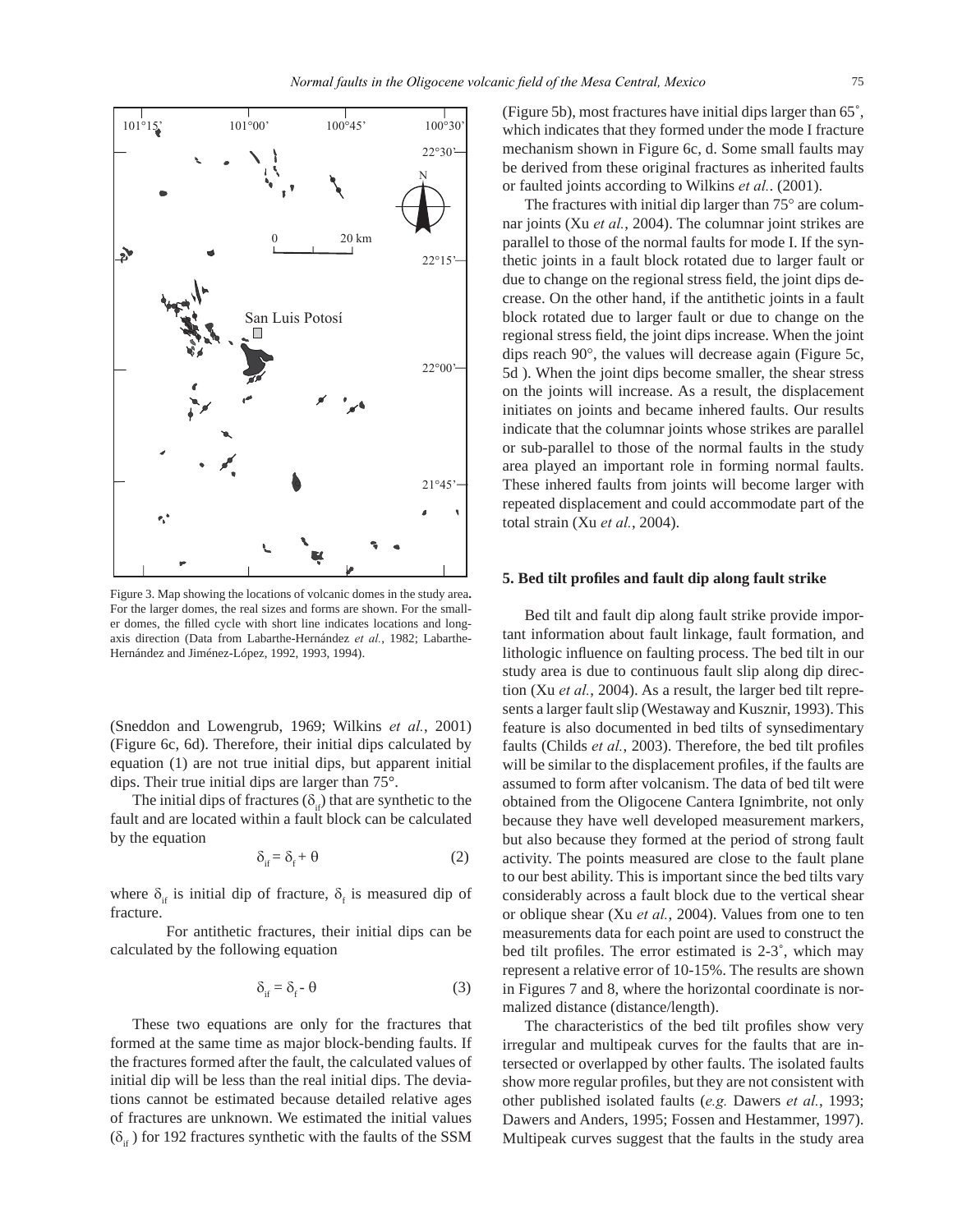76 *Xu et al.*



Figure 4. Rose diagram showing the long axis of volcanic domes (a) and direction of fault traces (b) in the southern Mesa Central. They have the same major peak (310-330˚) and secondary peak (0-30˚), which indicates that volcanic distribution were controlled by faulting.

experienced complicated evolution and fault linkage (*e.g.* Segall and Pollard, 1983; Gudmundsson, 1987; Peacock, 1991; Trudgill and Cartwright, 1994). Ferrill *et al.* (1999) reported two mechanisms of accidental linkage: breakthrough by curved lateral propagation and breakthrough by connecting fault formation. Both two linkages may cause irregular displacement distribution of fault dip along fault strike (Figure 9).

As a result of linkage, the fault traces, both in the map view and cross-section view, show corrugation features (Figures 1 and 2). The segments joined with an accidental linkage causes corrugated new fault, whereas an incidental linkage causes a minor change of fault shape (*e.g.*, Childs et al., 1995; Mansfield and Cartwright, 2001). Faults linked by a relay ramp or jog zone (soft-linkage) have different attitude of beds within the jog zone (Peacock and Sanderson, 1991). The hooked structures or relay ramp are interpreted as being formed where the local crack-induced stresses dominate over remote stresses (Olson and Pollard, 1989; Cruikshank *et al.*, 1991). Prior to overlapping, the stress distribution at the tip region is symmetric and regular. The stress concentration will increase with the increase of the degree in interaction (Crider and Pollard, 1998). After this occurs, the stress distribution becomes asymmetrical and irregular. The propagation may proceed along a curve forming a jog zone.



Figure 5 . (a) Fault initial dips calculated by the vertical shear model along the section A-A from Figure 2**.** Three fault groups are distinguished. One group has initial dips higher than 75°. One has initial dips ranging from 65°to 75°. The third group has initial dips lower than 65° (see original data from Xu *et al.*, 2004). **(**b) Histogram of fracture initial dips calculated by equations (2) and (3). Most fractures have sub-vertical initial dips (larger than 65˚). (c) and (d) Diagrams showing the change in the fault and fracture dips after block rotation. Symbols are the same as those used in the text.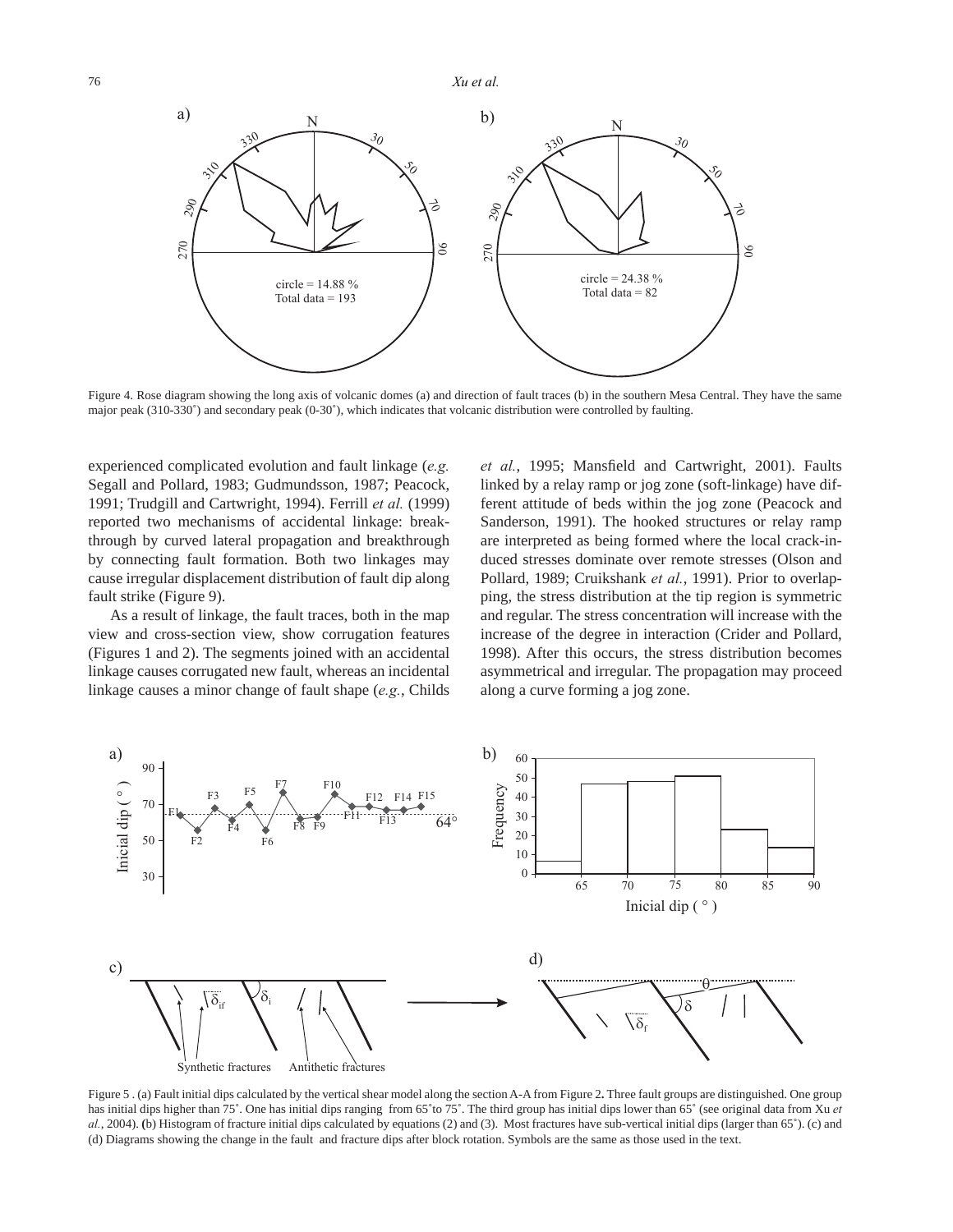

Figure 6. Dip-slip evolution for fracture mode II (7a, b) and for mode I  $(7c, d)$ . (a) At the first stage, the fault in mode II has displacement  $D_1$ , length  $L_1$ . (b) At the second stage the down-faulted block fault in mode II has rotated an angle. Its displacement has increased to  $D_2$ . (c) Fracture in the mode I at the first stage has no dip-slip although has the same length  $(L<sub>1</sub>)$  as the fracture in the mode II (7a). (d) At the second stage, the fracture is subjected to dip slip  $(D_2)$  only after the block is rotated (for example by a nearby larger fault). Therefore, *D*/*L* ratio for mode I is equal or less than that for mode II  $[(D/L)_{I} \leq (D/L)_{II}]$  because  $D_2$ <sup>2</sup> is equal or less than  $D_2$  for the same rotation of fault block.

The fault linkage has also produced dip angle variation along the strike in our studied area. In Figure 9, one can see the differential values of fault dips along the fault strike are larger than 10˚, which is not within the range of measurement errors. We propose that if initial dip and development history of the faults before linkage are different at each part, after the linkage, new faults have different dips. Part of fault dip angle variation may be attributable to the differences in the stiffness of the rocks. Under the principle of Andersonian conjugate shears, the normal faults satisfy the condition

$$
Cot (\delta_0) = nC,
$$
 (4)

where *C* is the coefficient of friction on the fault,  $\delta_0$  is the initial fault dip and  $n$  is  $+1$  for reverse faults and  $-1$ for normal faults (Westaway and Kusznir, 1993). The Cenozoic sequence consists of andesites, rhyolites and basalts. Among the three types of rocks, the rhyolites are the most competent rocks and have the largest coefficient of internal friction (*C*). The faults formed under the mode II fracture mechanism in the rhyolites will have largest initial dips than in the andesites and basalts. For rhyolite, theoretical dip of normal fault is 45°-55°. For basalt, theoretical dip of normal fault is 60°-65°. For example, Rocchi et al. (2003) obtained that the coefficient of friction for basalt is 0.5, therefore, according to this value, the

initial angle of normal fault is 64°. Koyi (2001) reported that the coefficient of friction for rhyolite is 0.7, therefore, according to this value, the initial angle of normal fault is 55°.

# **6. Relationship between Maximum Displacement and Length**

Fault linkage may influence the relationship between maximum displacement (*D*) and length (*L*) (Figure 10). Gupta and Scholz (2000) supposed that the non-interacting faults are separated from other faults by at least 15% of their total length. However, the criterion of the non-interacting faults is difficult to be determined (Borgos et al., 2000). The fault trace length is generally measured in the map view, but segmented faults occur either vertically or laterally (Childs *et al.*, 1996). We can not know whether two close faults at the surface are two joined faults or different segments at depth. Hard-linked structures may change to become soft-linked across a vertical section (Fossen and Hesthammer, 1997).

*D-L* data are collected from isolated faults of the southern Mesa Central (Figure 11). The *D-L* plot shows large scatter but there are two differentiated groups. One group includes points with  $D/L > 0.1$ , the other with  $D/L < 0.1$ . The average value of *D*/*L* is larger than 0.1. The value of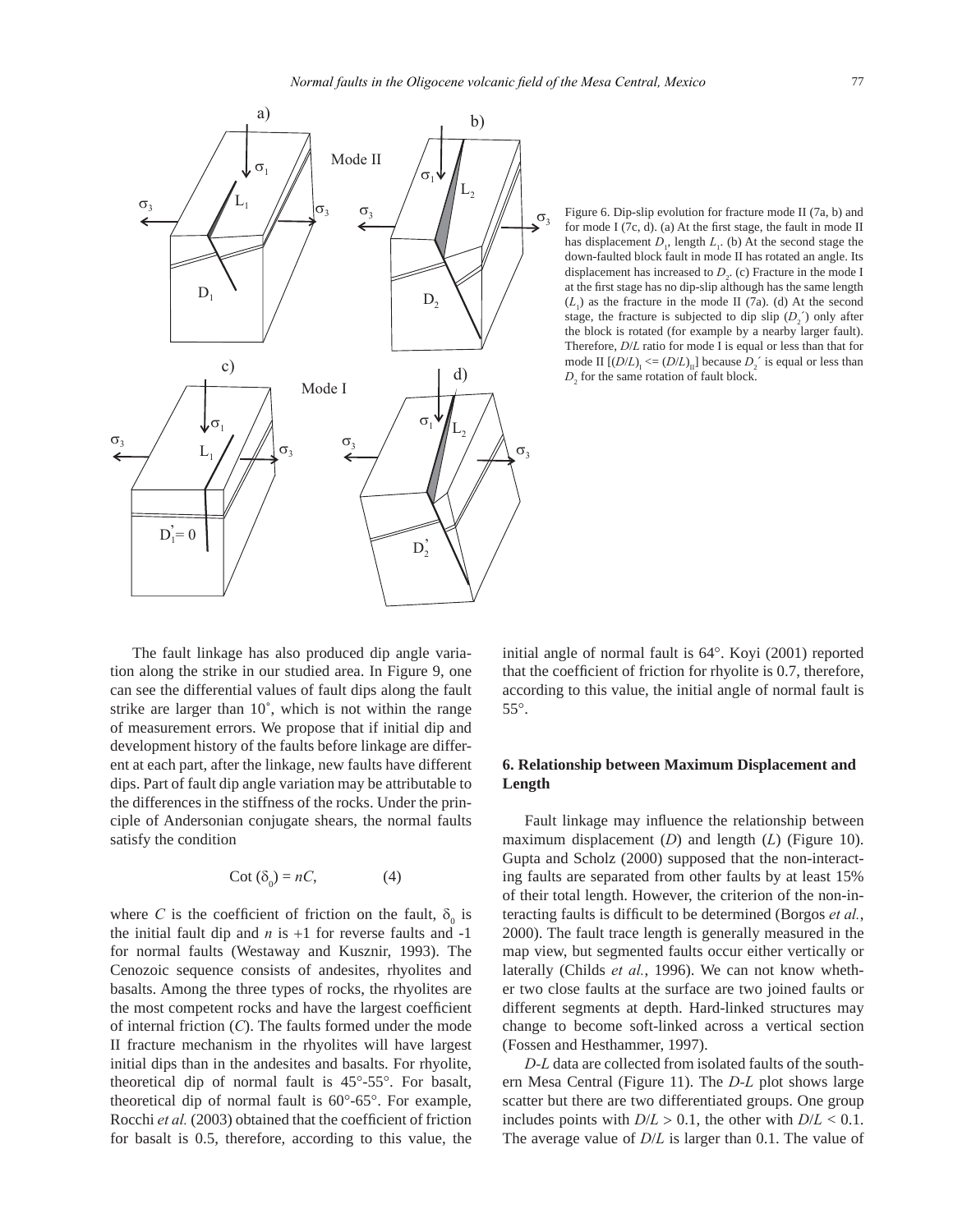78 *Xu et al.*



Figure 7. Bed tilt profiles along the strike of isolated faults in San Miguelito. These profiles are more regular than those of faults with overlapping or intersecting geometries in Figure 9, but still deviate from the theoretical displacement profile. Distance is measured from the northwestern end of each fault.

 $D/L > 0.1$  is quite large in comparison with the results of other studies, for example, by Cowie and Scholz (1992a), Dawers *et al.* (1993), and Walsh and Watterson (1987). The best fit of data points to a straight line in area A is 0.162, and in the area B is 0.0375 (Figure 11). Two different groups of faults may be due to fault interaction. The group with large *D/L* ratio has no or less interaction with other faults. The group with small *D/L* ratio has more interaction with other faults at depth (Childs *et al.*, 1995; Xu *et al.*, 2006).

Two reasons may produce the *D*/*L* ratio to decrease in time:

(A). The fault rotation should decrease the *D*/*L* ratio. Cowie and Scholz (1992a, 1992b) showed:



Figure 8. Bed tilt profiles along the strike of faults with overlapping or intersecting geometries in San Miguelito. These profiles are more irregular than those of isolated faults in Figure 7. Distance is measured from the northwestern end of each fault.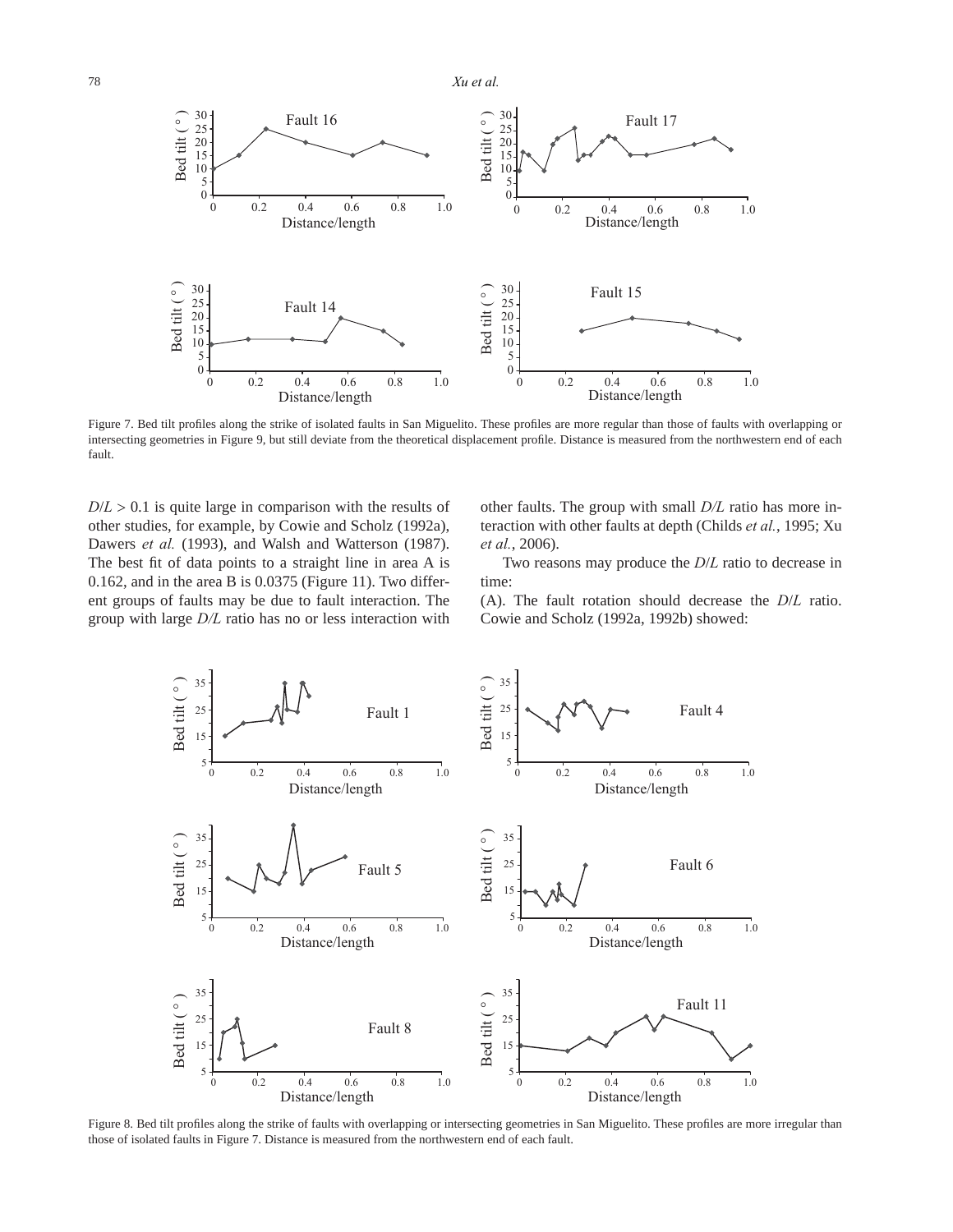



Figure 9. Change of fault dip along fault strike in San Miguelito. The maximum dip difference along fault 4, fault 8, and fault 7 is 32˚, 39˚, and 17˚, respectively.

$$
\frac{D}{L} = \ln \frac{S_0 - S_f}{m} \tag{5},
$$

where  $\sigma_0$  is the initial yield strength,  $\sigma_f$  the residual frictional strength, μ the shear modulus, *η* is a constant. This equation shows that *D-L* relationship is not linear unless  $(σ<sub>0</sub> - σ<sub>f</sub>)$  is a constant.  $σ<sub>f</sub>$  can be calculated by

$$
\sigma_{\rm f} = \sigma_{\rm n} \lambda_{\rm f},\tag{6}
$$

where  $\sigma_{n}$  is the normal stress on fault plane,  $\lambda_{f}$  the dynamic frictional coefficient. As we know, the fault block will tilt when dip-slip proceeds. Then the dip of the fault will decrease as shown in Figure 12. Initially, the dip of the fault is  $\delta$ <sub>i</sub>, therefore

$$
\sigma_{n} = \sigma \cos \delta_{i}, \qquad (7)
$$

after a certain displacement the dip of fault is  $\delta_m$ then

$$
\sigma_{ni} = \sigma \cos \delta_{ni}
$$
 (8)

One can see that  $\sigma_{ni}$  will be larger than  $\sigma_{ni}$  because *cos*  $\delta_{ni}$  is larger than *cos*  $\delta_i$  due to  $\delta_{ni} < \delta_i$ . Thus equation (3) predicts *D*/*L* will decrease with continuing deformation.

(B). Erosion will cause measurement deviation of *D*/ *L* ratio. The syn-volcanic normal faults nucleate near the surface and intersect the free surface during formation. If the rocks were not eroded, the measured lengths and displacements can be expected to represent maximum values for the respective fault plane surface (Barnett *et al.*, 1987; Dawers *et al.*, 1993). Thus we can obtain a larger *D*/*L* ratio while measuring in the map view (Figure 13). More erosion will cause lower *D*/*L* ratio.

Three reasons cause D/L ratio to be either smaller or larger than an ideal isolated fault.

Firstly, the mode I predicts a smaller *D*/*L* ratio than the mode II. The fractures for mode I are normal to the minimum principal stress  $(\sigma_3)$  and lie in the plane containing  $\sigma_1$  and  $\sigma_2$ . The fractures for mode II forms an angle less than 90 $\degree$  with the maximum principal stress  $\sigma_1$  and

contains  $\sigma_2$  (Figure 6). A shear fracture (mode II) occurs, generally resulting in systematic increase in displacement with increasing fault length (Figure 6a, 6b). However, at the beginning of deformation, an opening fracture for mode I does not have shear displacement (Figure 6c ), then the dip-slip occurs due to rotation of the rock block (Figure 6d). The dip displacement in Figure 6b is evidently larger than that in Figure 6d.

Secondly, interaction and linkage of the fault may be one of the reasons of the change in the displacement/ length ratio (Peacock and Sanderson, 1991; Cartwright *et al.*, 1995), but we can not estimate the degree of interaction. There is another classification of fault linkage: soft-



Figure 10. Sketch map showing fault linkage. *D* - faul*L* displacement; *L* - fault length. (a) Before linkage, three faults A, B, and C have nearly symmetrical displacement distribution. (b) Linkage by lateral propagation of curved fault tips. The linked fault shows multi-peak displacement distribution. (c). Linkage by connecting faults. Similarly, the linked fault also shows multi-peak displacement distribution.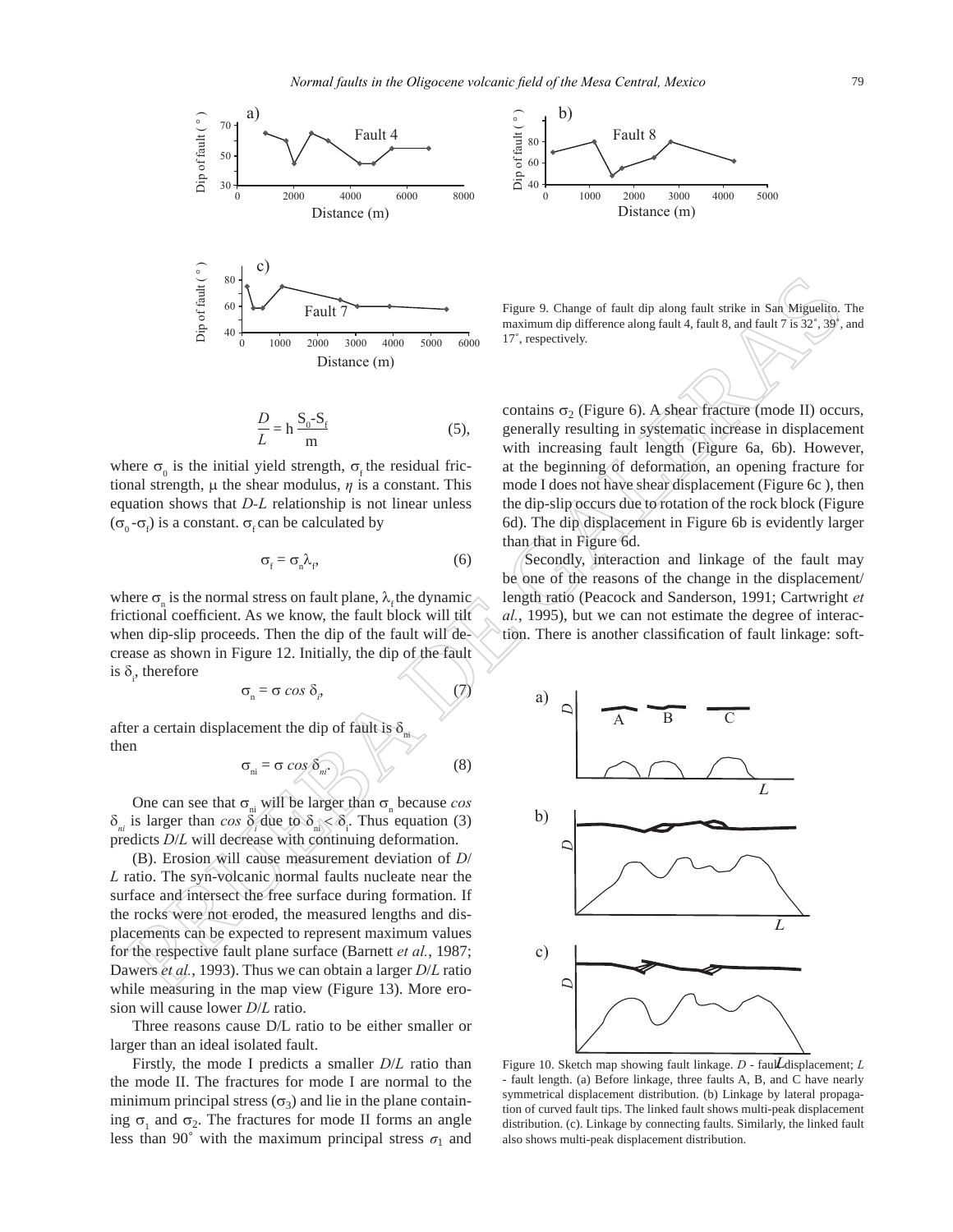

Figure 11. Maximum displacements (D)/length (L) plot from 23 faults with length smaller than 10,000 m (a) and three faults with length larger than 10,000 m (b). The points show large scatter. According to *D*/*L* ratios, faults can be divided into two groups: *D*/*L* > 0.1 and *D*/*L* < 0.1.

linkage and hard-linkage. Walsh and Watterson (1991) proposed that the fault segments may be regarded as a soft-linked, where the distance separating the segments is approximately an order of magnitude less than the individual segment lengths. Hard-linked systems are those whose individual segments are physically joined in the section studied. The soft-linkage structure results in segments having a smaller length than an isolated fault and cause *D*/*L* ratio to increase. Generally, the hard-linkage causes to overestimate the fault trace length and thus *D*/*L* ratio to decrease (Xu *et al.*, 2006).

Thirdly, lithology has an important control on fault growth. From Eq. (3), we can deduce that lithologies with lower shear modulus will have higher *D*/*L* ratios than stiffer rocks. This phenomenon has been observed by some previous works (*e.g.* Gross *et al.*, 1997; Wibberley *et al.*, 1999; Gudmundsson, 2004). In our study area, some faults are located adjacent to the volcanic conduits. Rocks near these faults during the eruption had lower shear modulus and led to higher *D*/*L* ratios for these active faults. Some other faults faraway from the volcanic conduits had lower *D*/*L* ratios.

We measured width/length ratio of domes from the San Miguelito Rhyolite and Portezuelo Latite. The results show the ratio of domes for the San Miguelito Rhyolite is larger than for Portezuelo Latite (Figure 14). This may be related to difference of magma pressure of two types of rock (rhyolite and latite), because the magma pressure is a factor of fracture opening (Delaney *et al.*, 1986). When the faults dissect volcanic rocks with different properties, particular Young's moduli, the *D*/*L* ratio will vary (Gudmundsson, 2004).

# **7. Conclusion**

In the southern Mesa Central, the strike of main fault set (N310-330˚W) and the secondary fault set (N-S to N30˚E) controlled the orientations of the volcanic domes. The fault block rotation took place as the fault slip increased and tilt of volcanic beds is dependent on degree of the fault block rotation. The fault linkage, fault block rotation, change of lithology, and sampling effects should be the reasons of scattered *D-L* plot.

The initial faulting mode is consistent with fracture modes II and I. Initial fractures for mode I are minor faults, originally columnar joints whose strikes were sub-perpendiculars to the minimum principal compressive stress. Different initial fracturing modes also are one of the reasons that cause different *D*/*L* ratios. The faults due to the fracture mode I predicts an equal or smaller *D*/*L* ratio than the fracture mode II.

#### **Acknowledgement**

This work was supported by the projects PAPIIT-IN113399 and CONACYT-049049.



Figure 12. Diagram showing stress changes normal to a fault surface as deformation proceeds. When fault dip decreases due to fault block rotation, normal stress increases (12b) and causes *D*/*L* ratio to decrease (12c).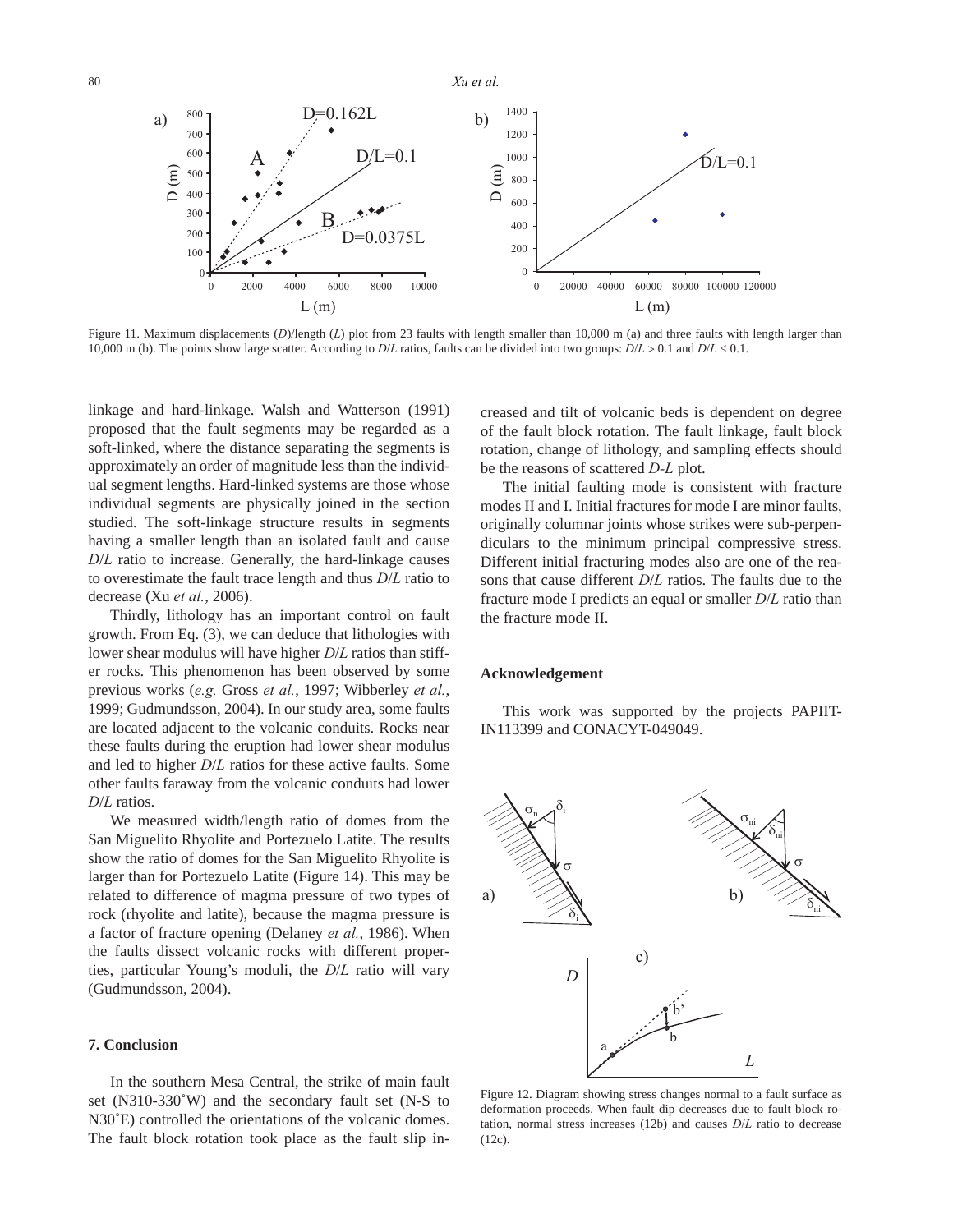

Figure 13. (a), Theoretical fault plane with displacement contour line. The maximum ellipse indicates tip line. Maximum displacement is at the center of the ellipses. (b), Diagram showing the change of *D*/*L* ratio from different observed levels in (a).



Figure 14. Relationship between width and length of volcanic domes from the San Miguelito Rhyolites (a) and Portezuelo Latite (b). Average width/ length ratio of domes for the San Miguelito Rhyolites is 0.2888. Average width/length ratio of domes is 0.3922 for Portezuelo Latite.

#### **Bibliographic references**

- Alaniz-Álvarez, S.A., Nieto-Samaniego, A.F., y Ferrari, L., 1999, Effect of the strain rate in the distribution of monogenetic and polygenetic volcanism in the transmexican volcanic belt: reply: Geology, 27, 571-575.
- Alaniz-Álvarez, S.A., Nieto-Samaniego, A.F., Morán-Zenteno, D.J. and Alba-Aldave, L., 2002a, Rhyolitic volcanism in extension zone associated with strike-slip tectonics in the Taxco region, Southern Mexico: Journal of Volcanology and Geothermal Researth, 118, 1-4.
- Alaniz-Álvarez, S.A., Nieto-Samaniego, A.F., Terresa Orozco-Esquivel, Ma., Vassallo L.F., Xu, S-S., 2002b, El sistema de fallas Taxco-San Miguel de Allende: Implicaciones en la deformación post-Eocénica del centro de México: Boletín de la Sociedad Geológica Mexicana, 55(1), 12-29.
- Aranda-Gómez, J.J., Molina-Garza, R., McDowell, F.W., Vassallo-Morales, L.F., Ortega-Rivera, M.A., Solorio-Munguiìa, J.G., Aguilloìn-Robles, A. 2007 The relationships between volcanism and extension in the Mesa Central: The case of Pinos, Zacatecas, Mexico. Revista Mexicana de Ciencias Geologicas, 24 (2), 216- 233.
- Barajas-Gea, C.I., 2008. Estudio de la Deformación Cenozoica y Sismicidad en la Región de Canatlán, Durango: Universidad Nacional Autónoma de México, Posgrado en Ciencias de la Tierra, Master Thesis, 145 pp
- Barnett, J.M., Mortimer, J., Rippon, J., Walsh, J.J., Watterson, J., 1987, Displacement geometry in the volume containing a single normal fault: American Association of Petroleum Geologists Bulletin, 71, 925-937.
- Borgos, H.G., Cowie, P.A., Dawers, N.H., 2000, Practicalities of extrapolating one-dimensional fault and fracture size-frequency distributions to higher-dimensional samples: Journal of Geophysical Research, 105, 28377-28391.
- Cartwright, J.A., Trudgill, B.D., Mansfield, C.S., 1995, Fault growth by segment linkage: an explanation for scatter in maximum displacement and trace length data from the Canyonlands Grabens of SE Utah: Journal of Structural Geology, 17, 1319-1326.
- Childs, C., Watterson, J., Walsh, J.J., 1995, Fault overlap zones within developing normal fault systems: Journal of Geological Society of London, 152, 535-549.
- Childs, C., Nicol, A., Walsh, J.J., Watterson, J., 1996, Growth of vertically segmented normal faults: Journal of Structural Geology, 18, 1389-1397.
- Childs, C., Nicol, A., Walsh, J.J. Watterson, J., 2003. The growth and propagation of synsedimentary faults: Journal of Structural Geology, 25, 633-648.
- Cowie, P.A., Scholz, C.H., 1992a, Displacement-length scaling relationship for faults: data synthesis and discussion: Journal of Structural Geology**,** 14, 1149-1156.
- Cowie, P.A., Scholz, C.H., 1992b, Physical explanation for the displacement-length relationship for faults using a post-yield fracture mechanics model: Journal of Structural Geology, 14, 1133-1148.